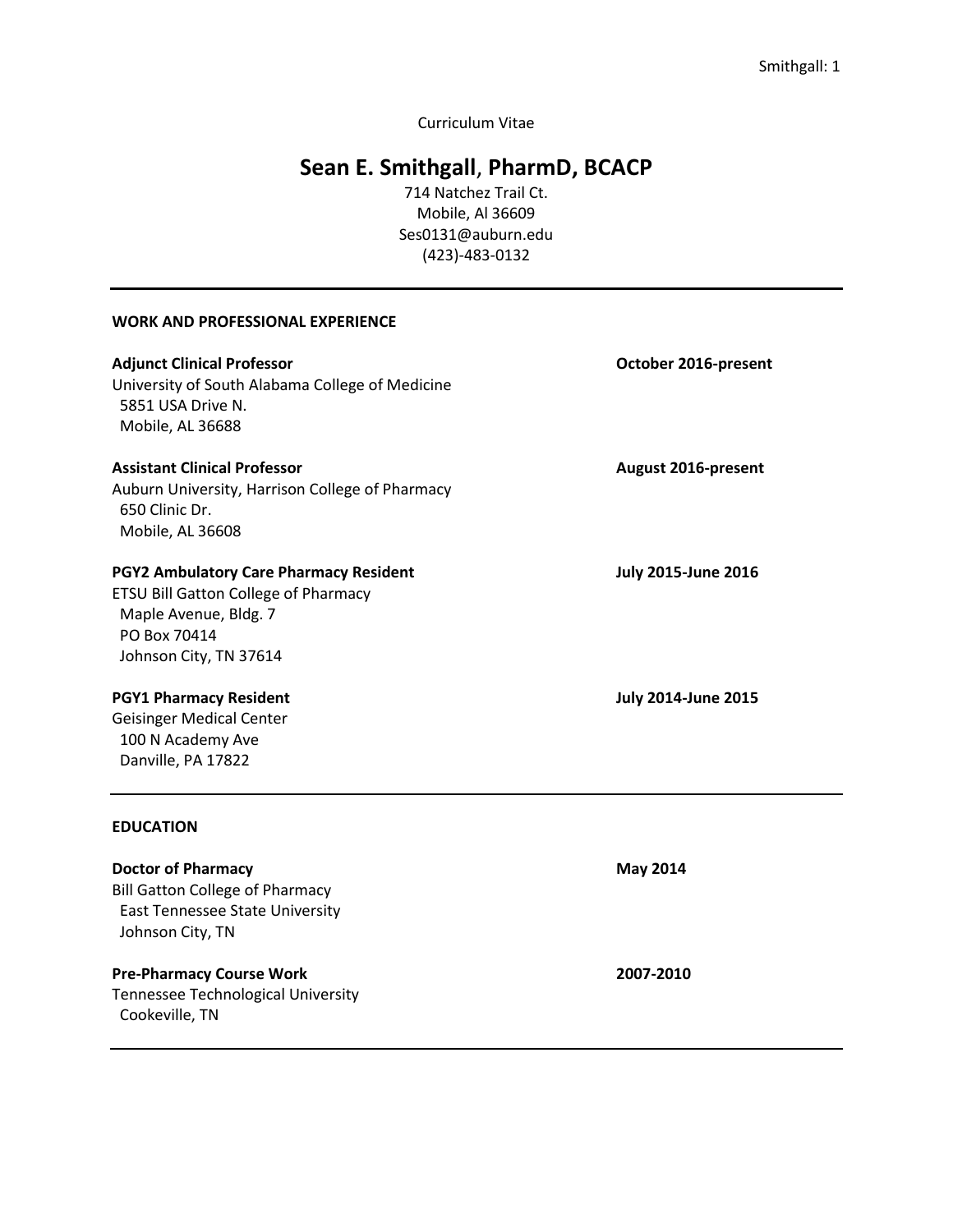#### **LICENSURE AND CERTIFICATIONS**

| <b>Peer Teaching Evaluator</b><br>Certified by AUHSOP FASFI program                                                | 2021-present          |
|--------------------------------------------------------------------------------------------------------------------|-----------------------|
| Peer teaching Philosophy Evaluator<br>Certified by AUHSOP FASFI program                                            | 2021-present          |
| <b>Pharmacy-Based Immunization Delivery Faculty Trainer</b><br>Certified through APhA                              | April 2018-present    |
| <b>Board Certified Ambulatory Care Pharmacist (BCACP)</b><br>Credential #: 6151008                                 | July 2017-present     |
| <b>AL Pharmacy License</b>                                                                                         | <b>Active</b>         |
| <b>TN Pharmacy License</b>                                                                                         | <b>Active</b>         |
| <b>PA Pharmacy License</b>                                                                                         | <b>Active</b>         |
| <b>Collaborative Institutional Training Initiative (CITI) IRB training</b>                                         | November 2013-present |
| <b>Basic Life Support (BLS)</b><br>Certified through American Heart Association                                    | 2012-present          |
| <b>Certified Immunizer</b><br>Recertification September 2014<br>Renewed every 2 years through PA Board of Pharmacy | 2010-present          |

#### **ACADEMIA**

## *University of South Alabama Family Medicine Center*

| PGY2 ambulatory care pharmacist residency program<br><b>Residency Program Director</b> | 2021-present                  |
|----------------------------------------------------------------------------------------|-------------------------------|
| <b>Pharmacotherapy Rotation</b><br>PGY1 and PGY3 family medicine medical residents     | 2019-present                  |
| AHRQ population health grant-funded pharmacist fellow<br>Program Director              | <b>January 2021-July 2021</b> |
| <b>Primary Preceptor</b>                                                               | 2018-2020                     |

## *Interprofessional Education Collaborative (IPEC)*

Currently between Auburn and University of South Alabama (USA)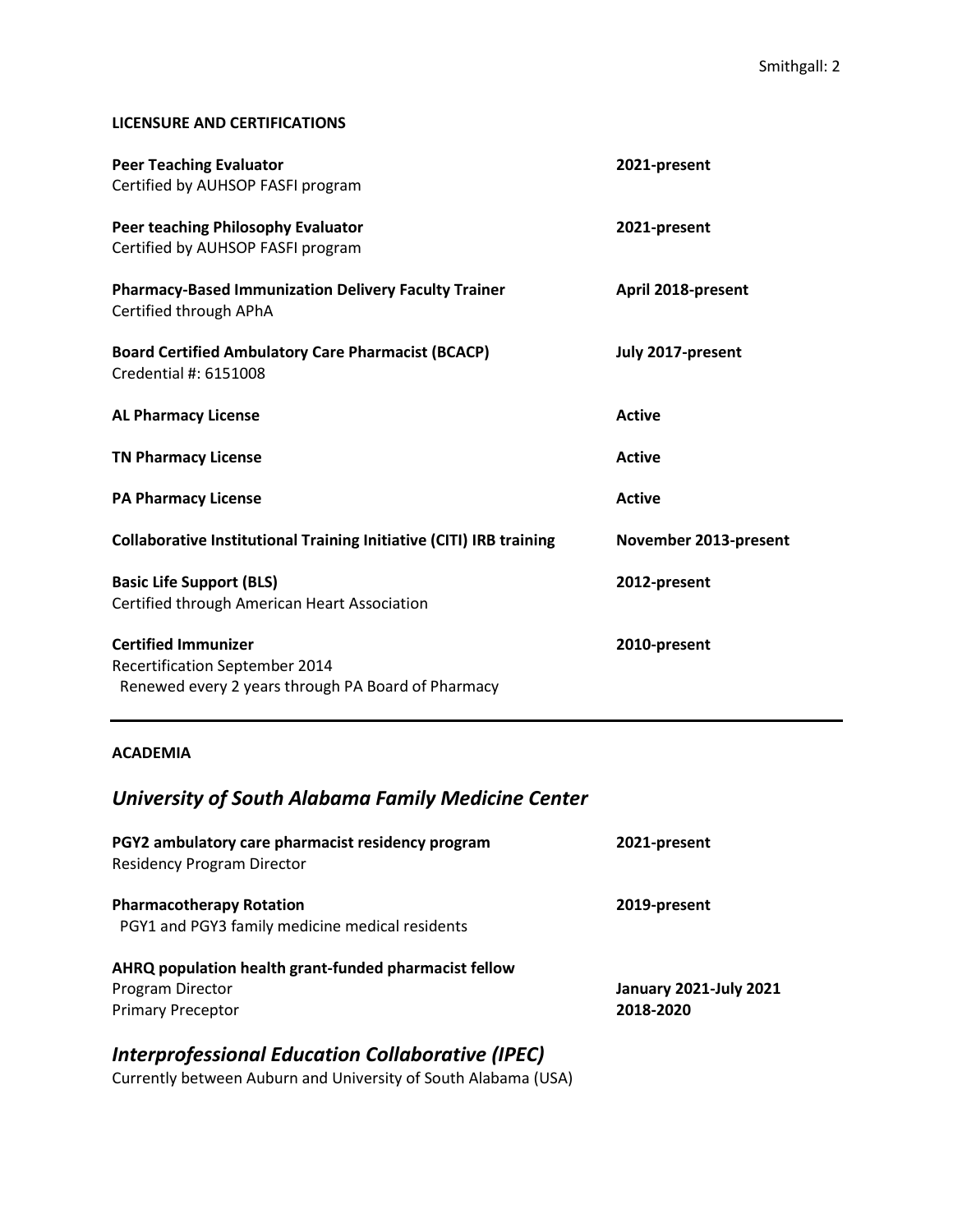| <b>Interprofessional Education Collaboration (legacy Phase)</b><br>USA course: NU460, PA523, PA533 | 2018-2020    |
|----------------------------------------------------------------------------------------------------|--------------|
| Fall and Spring Course: 70-105 students per semester                                               |              |
| Nursing, physician assistant, respiratory therapy, pharmacy,                                       |              |
| <b>Medical students</b>                                                                            |              |
|                                                                                                    |              |
| <b>IPEC Foundational Knowledge &amp; Development: Phase 1</b>                                      | 2019-present |
| USA course: NU312, PA523, PA533, OT505                                                             |              |
| Course Co-coordinator, Content Expert                                                              |              |
| Nursing, physician assistant, occupational therapy, pharmacy                                       |              |
| <b>IPEC Skill Introduction &amp; Development: Phase 2</b>                                          | 2020-present |
| USA course: MCN352, CMN 420, PA 523, PA533, OT571                                                  |              |
| Course Co-coordinator, Content Expert                                                              |              |
| Nursing, physician assistant, occupational therapy, pharmacy                                       |              |
| <b>IPEC Application Preparation &amp; Practice: Phase 3</b>                                        | 2020-present |
| USA course: CMN420, PA523, PA533, OT571                                                            |              |
| Course Co-coordinator, Content Expert                                                              |              |
| Nursing, physician assistant, occupational therapy, pharmacy                                       |              |
| <b>Auburn University Harrison College of Pharmacy</b>                                              |              |
|                                                                                                    |              |
| <b>Integrated Learning Experience VI</b>                                                           | 2021         |
| Course: PYPD 9250                                                                                  |              |
| Content expert: GERD                                                                               |              |
| <b>Longitudinal Experience II</b>                                                                  | 2021         |
| Course: PYPD 9330/9336                                                                             |              |
| Facilitator: Immunization training                                                                 |              |
| <b>Integrated Learning Experience X</b>                                                            | 2019-present |
| Course: PYPD9240/9246                                                                              |              |
| Complex case co-coordinator                                                                        |              |
| Content expert: Cirrhosis/hepatitis/GAD/sleep disorders                                            | 2020-present |
| Content expert: PUD, OA                                                                            | 2019         |
| <b>Longitudinal Experience VI</b>                                                                  | 2019-present |
| Course: PYPD 9370/9376                                                                             |              |
| <b>Content Expert: Telemedicine</b>                                                                |              |
| <b>Post-graduate Training Elective</b>                                                             | 2019-present |
| Course: PYPD 9760/9766                                                                             |              |
| Co-Course coordinator                                                                              |              |
| 1 credit hour                                                                                      |              |
| Fall and Spring course                                                                             |              |
| <b>Integrated Learning Experience III</b>                                                          | 2019-present |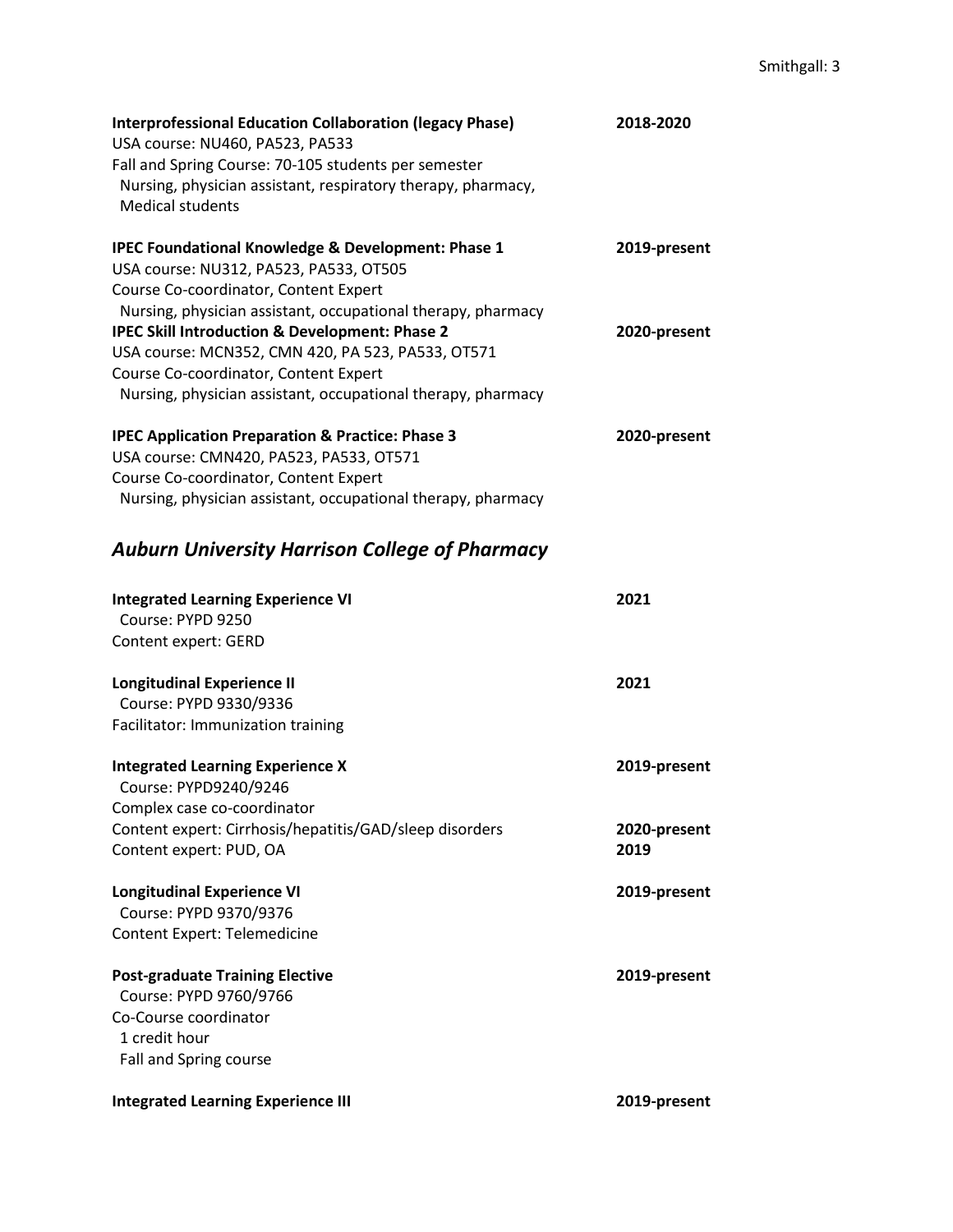Course: PYPD 9240/9246 Content expert: Unit 4 GERD

| <b>Integrated Learning Experience VIII</b>                                                   | 2019-2021    |
|----------------------------------------------------------------------------------------------|--------------|
| Course: PYPD 9240/9246                                                                       |              |
| Section 1: Cardiovascular                                                                    |              |
| Content expert: Unit 1.6 GERD                                                                | 2019-2021    |
| Content expert: Unit 1.5 VTE                                                                 | 2019-2020    |
| Section 2: Pain                                                                              |              |
| Content Expert: Unit 2 Pain/OA                                                               | 2019-2020    |
| <b>Introductory Pharmacy Practice Experience in Clinical Pharmacy</b><br>Course: PYPD 9180   | 2019-present |
| Precepts 1-4 students per year for 40-hour summer experience                                 |              |
| <b>Mentored Research Elective</b>                                                            | 2018-Present |
| Course: PYPD 9960/9980                                                                       |              |
| Research mentor                                                                              |              |
| <b>Exploring Diabetes Mellitus Elective</b>                                                  | 2018-present |
| Course: PYPD 9510                                                                            |              |
| Guest speaker/content expert                                                                 |              |
| <b>Integrated Learning Experience V</b>                                                      | 2018-present |
| Course: PYPD 9240                                                                            |              |
| Section 2: Hepatology                                                                        |              |
| Content expert: Unit 2.3 Cirrhosis                                                           |              |
| <b>Workshop 3</b>                                                                            | 2018-2020    |
| Course: PYPD 9420/9426                                                                       |              |
| Pharmacy-Based Immunization Delivery Trainer                                                 |              |
| Advanced Practice Experience in Primary/Ambulatory Care I/II                                 | 2017-present |
| Course: PYDI 9640/9650                                                                       |              |
| Precepts 10-14 students per year for 5 week rotations                                        |              |
| <b>Learning Community 6</b>                                                                  | 2018-2020    |
| Liaison (course designer) for ILE XI & ILE XII                                               |              |
| <b>Integrated Pharmacotherapy (IP)</b>                                                       | 2016-2019    |
| Course: PYDI 9470                                                                            |              |
| Gastroesophageal Reflux Disease (GERD) Content Expert<br>Course: PYDI 9470, 9480, 9570, 9580 |              |
| Small group facilitator for third-year PharmD Candidates                                     |              |
| 11 hours a week x 10 weeks a year                                                            |              |
| <b>Contemporary Aspects of Pharmacy Practice III (CAPP III)</b><br>Course: PYDI 9220         | 2016-2017    |
|                                                                                              |              |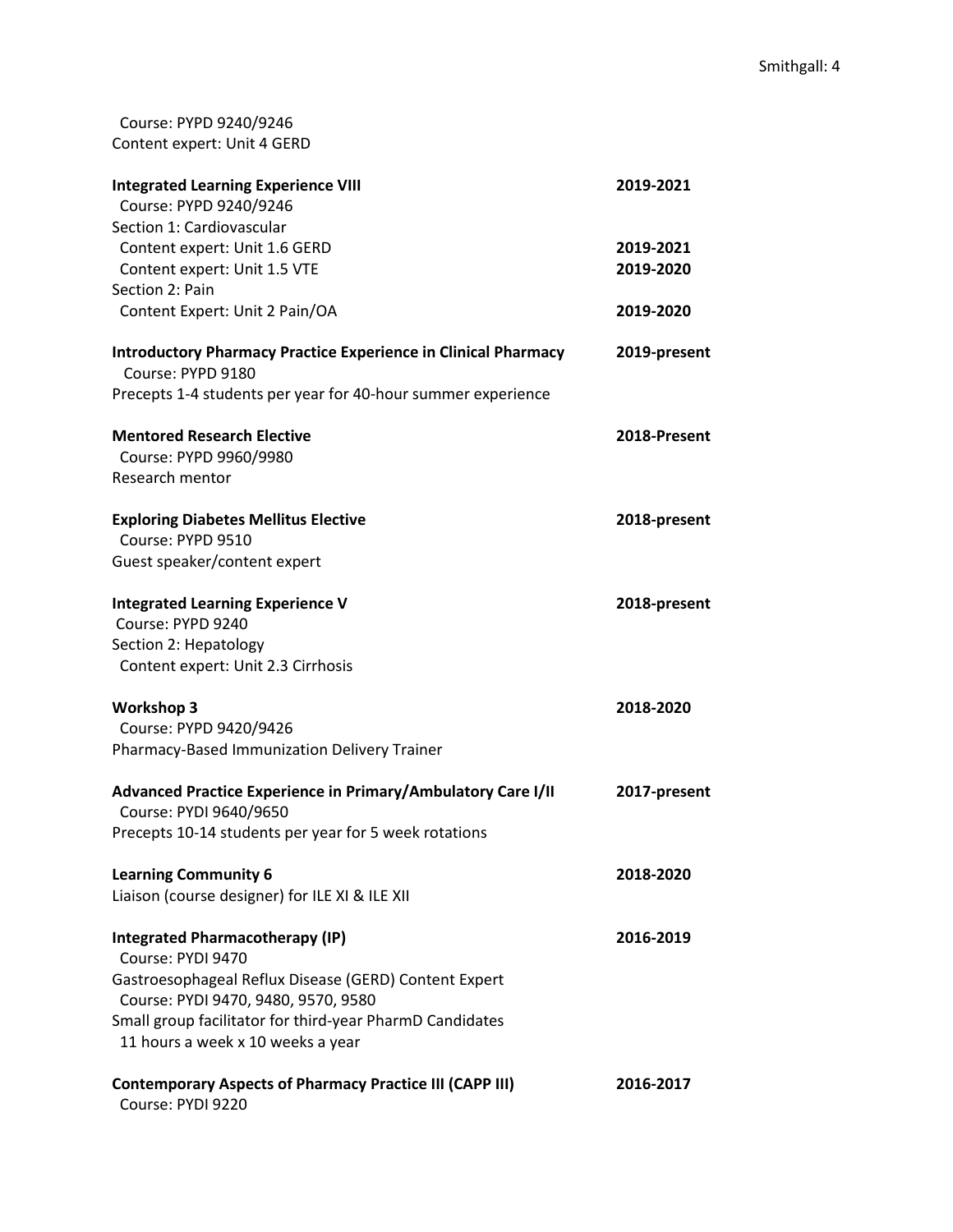Dietary Supplements and Anemia Pre-lab and Lab Content Expert

| <b>Introductory Pharmacy Practice Experiences (PPE)</b><br>Course: PYDI 9090, 9190, 9290, 9390, 9490, 9590<br>First-year through third-year PharmD Candidates<br>Advisor | 2016-2019 |
|--------------------------------------------------------------------------------------------------------------------------------------------------------------------------|-----------|
| <b>Professional Seminar Series</b><br>Course: PYPP 9690                                                                                                                  | 2016-2017 |
| Fourth-year PharmD Candidates<br>Advisor                                                                                                                                 |           |

#### **SCHOLARSHIP**

## *Publications (Peer Reviewed)*

Helmer R, Helmer A, **Smithgall S**. Dual Antiplatelet Tx for stroke prevention: Worth the risk? Journal of Family Practice. 2020; 699(6):272-279

Helmer A, Lisenby K, **Smithgall S**, Carroll D, Hester E. Assessing student confidence in interprofessional communication during primary care advanced pharmacy practice experiences (APPEs). *Currents in Pharmacy Teaching and Learning.* 2020;12(11):1365-1370.

Trotter L, **Smithgall S**, Slater N. Is the Grass Really Greener? Cognitive Function After Discontinuation of Cannabis. iForumRx online commentary. 2020

Stranges P, Jackevicius C, Anderson S, Bondi D, Danelich I, Englin D, Hansen M, Nys C, Patel R, Phan H, Philbrick A, Rager M, Schumacher C, **Smithgall S.** American College of Clinical Pharmacy White Paper: Role of clinical pharmacists and pharmacy support personnel in transitions of care. JACCP. 2020;3(2):532-545

Todd A, **Smithgall S**, Slater N. Need a VITALity Boost? Rethink Vitamin D and Fish Oil Supplements. iForumRx online commentary. 2019

**Smithgall S**, Alexander K, Burchette J, Cluck D, Sevak R. Comparison of perceived personality traits between the pharmacy residents admitted through the match or scramble process. *Currents in pharmacy teaching & learning.* 2018;10(7):834-841.

Helmer A, Slater N, **Smithgall S**. A Review of ACE Inhibitors and ARBs in Black Patients With Hypertension. *Ann. Pharmacother.* 2018;52(11):1143-1151.

## *Publications (Non-Peer Reviewed)*

Alexander K, Burchette J, Cluck D, **Smithgall S**. Observations from the Phase II Match: Impact on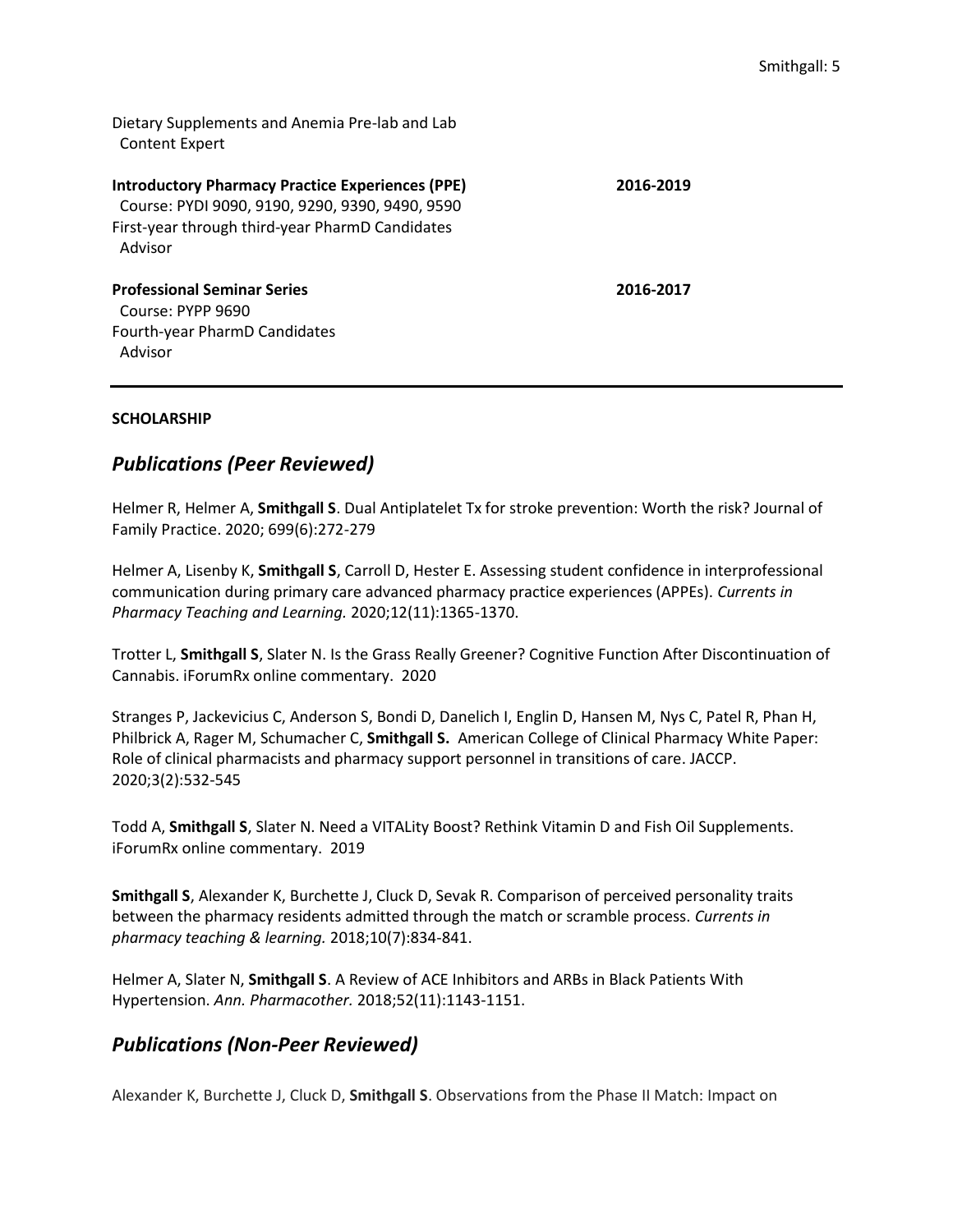Student Residency Candidates. American Journal of Pharmaceutical Education. 2016 Oct 25;80(8):144.

## *Research (In Progress)*

Wesley L, Fahim S, Chung A, Chung A, **Smithgall S**, Zao C, Grabowsky A. Drug Effectiveness Review Project: Pharmaceuticals to Treat Atopic Dermatitis. Portland, OR: Center for Evidence-based Policy, Oregon Health & Science University; expected completion 2022.

## *Peer Reviewer*

| <b>Ambulatory Care Self-Assessment Program (ASCAP)</b>    | 2021-present |
|-----------------------------------------------------------|--------------|
| <b>Currents in Pharmacy Teaching and Learning</b>         | 2019-present |
| <b>Journal of Pharmacy Practice</b>                       | 2017-present |
| <b>Grant Reviewer</b>                                     |              |
| <b>ACCP Ambulatory Care PRN Innovation Grant Reviewer</b> | 2020         |
| <b>ACCP Scholarship of Teaching and Learning</b>          | 2019         |

#### **ABSTRACTS AND POSTERS**

#### *National*

Hecker M,\* **Smithgall S**, Steuber S. Evaluation of Podcasts as the Primary Teaching Method in a Pharmacy Post-Graduate Training Elective. ASHP Midyear Clinical Meeting and Exhibition. Virtual Meeting. December 2021

Lavendar C,\* **Smithgall S.** Let's Talk About It! Enhancing Learner Experience Through Educational Podcasts. ASHP Midyear Clinical Meeting and Exhibition. Virtual Meeting. December 2021

Rockwell D,\* **Smithgall S,** Astle K. Combination sodium-glucose linked cotransporter-2 inhibitor and glucagon-like peptide-1 receptor agonist in patients with type 2 diabetes and elevated glycated hemoglobin. ASHP Midyear Clinical Meeting and Exhibition. Virtual Meeting. December 2021

Partlow C\*, Helmer R, **Smithgall S**, Slater N. Does oseltamivir reduce major adverse cardiovascular events (MACE) in influenza-positive patients? ASHP Midyear Clinical Meeting and Exhibition. Virtual Meeting. December 2020

Altstatt, A\*, **Smithgall S,** Henderson, C\*. Do patients with diabetes have better health outcomes when regularly seen by a clinical pharmacist? ASHP Midyear Clinical Meeting and Exhibition. Virtual Meeting. December 2020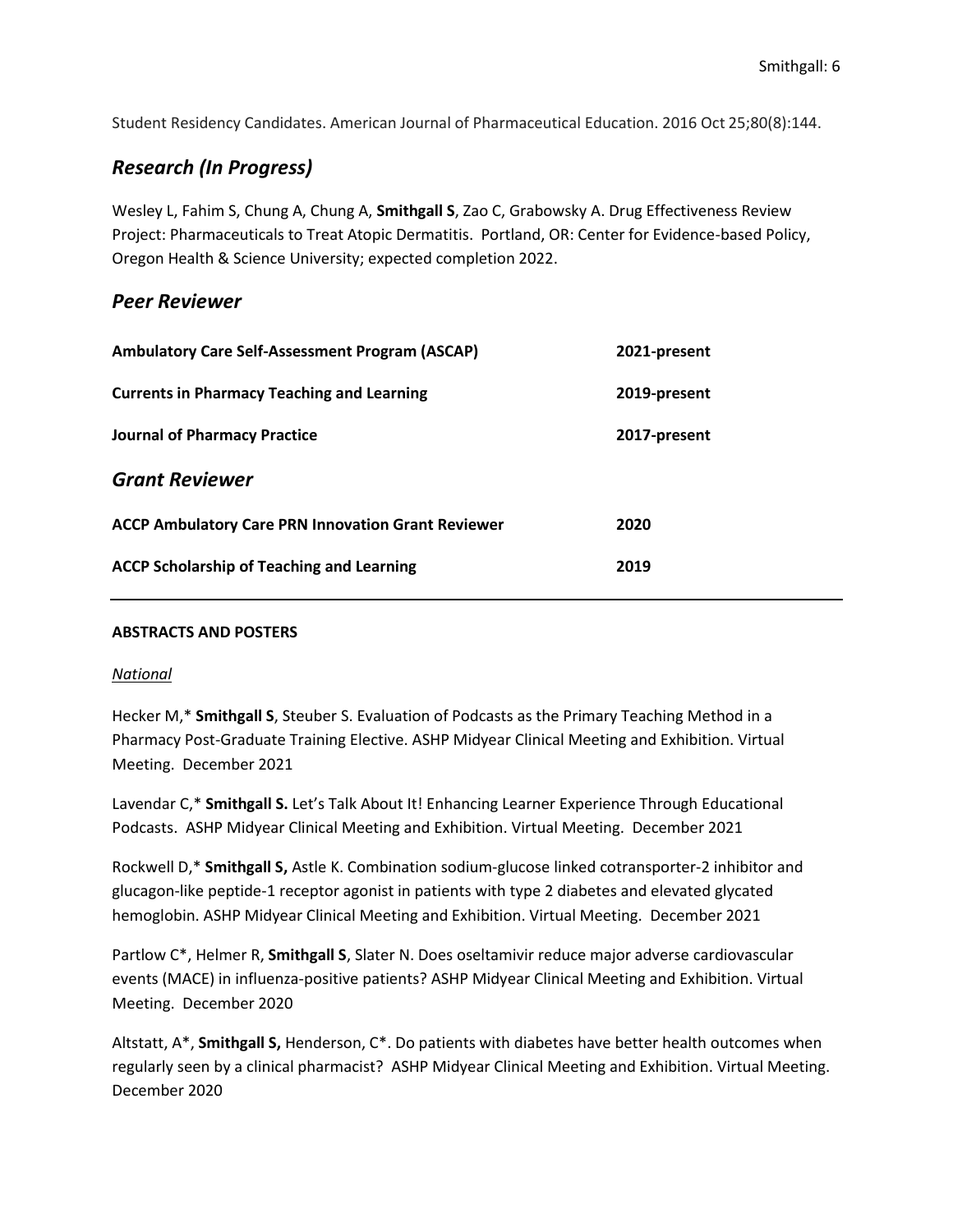Partlow C\*, Helmer R, **Smithgall S**, Slater N. Impact of oseltamivir on cardiovascular outcomes in influenza-positive patients. ACCP Global Conference on Clinical Pharmacy. New York, NY. October 2019. Research in progress poster

Helmer A, Lisenby K, **Smithgall S**, Carroll D, Hester K. Assessing Student Confidence in Interprofessional Communication During Primary Care Advanced Pharmacy Practice Experiences (APPEs). ACCP Global Conference on Clinical Pharmacy. Seattle, WA. October 2018

Stefanovic D\*, **Smithgall S**, Alexander A, Burchette J, Sevak R. Characteristic Traits in Pharmacy Residents: Residency Program Directors' Perceptions of Residents Who Scrambled Compared to Residents Who Matched to a Post-Graduate Year One Program. ASHP Midyear Clinical Meeting. Las Vegas, NV. December 2016

Holland B\*, **Smithgall S**, Alexander K, Burchette J, Cluck D, Sevak R. The importance of grit in pharmacy residents: residency program directors' perceptions of residents who matched compared to residents who scrambled. Pharmacotherapy: The Journal Of Human Pharmacology And Drug Therapy. 2016 Dec 1;36(12):e224-5.

## *Regional*

Altstatt A\*, **Smithgall S**. Efficacy of insulin pumps versus multiple daily injections in patients with type 2 diabetes attending a comprehensive family medicine pharmacotherapy clinic. ALSHP summer meeting. Point Clear, AL. July 2019 Research in progress poster

**Smithgall S**, Lasher M, et al. (2016) Blueprint to Building a Successful Interprofessional Transitional Care Clinic in a Family Medicine Practice. Poster session presented at the 2<sup>nd</sup> Annual Southeastern Interprofessional Education Conference, Asheville, NC. June 2016

## *Local*

Copeland D, Clanton C, Nadler M, Pelakanos S, Smith-West M, **Smithgall S**. TeamSTEPPS: A Framework to Foster Teamwork and Collaboration Among Interprofessional Students. University of South Alabama 2019 Process Education/Conference on Teaching and Learning. Mobile, AL. June 2019

### **INVITED PRESENTATIONS**

### *National*

**Aspirin for Primary Prevention of Cardiovascular Disease 2020-2024** Medcom, Inc. Enduring, home study continuing education program for pharmacists and pharmacy technicians for the Department of Veterans Affairs. Approved for use July 2020-July 2024. 0.1 CEU for Pharmacists

*Regional*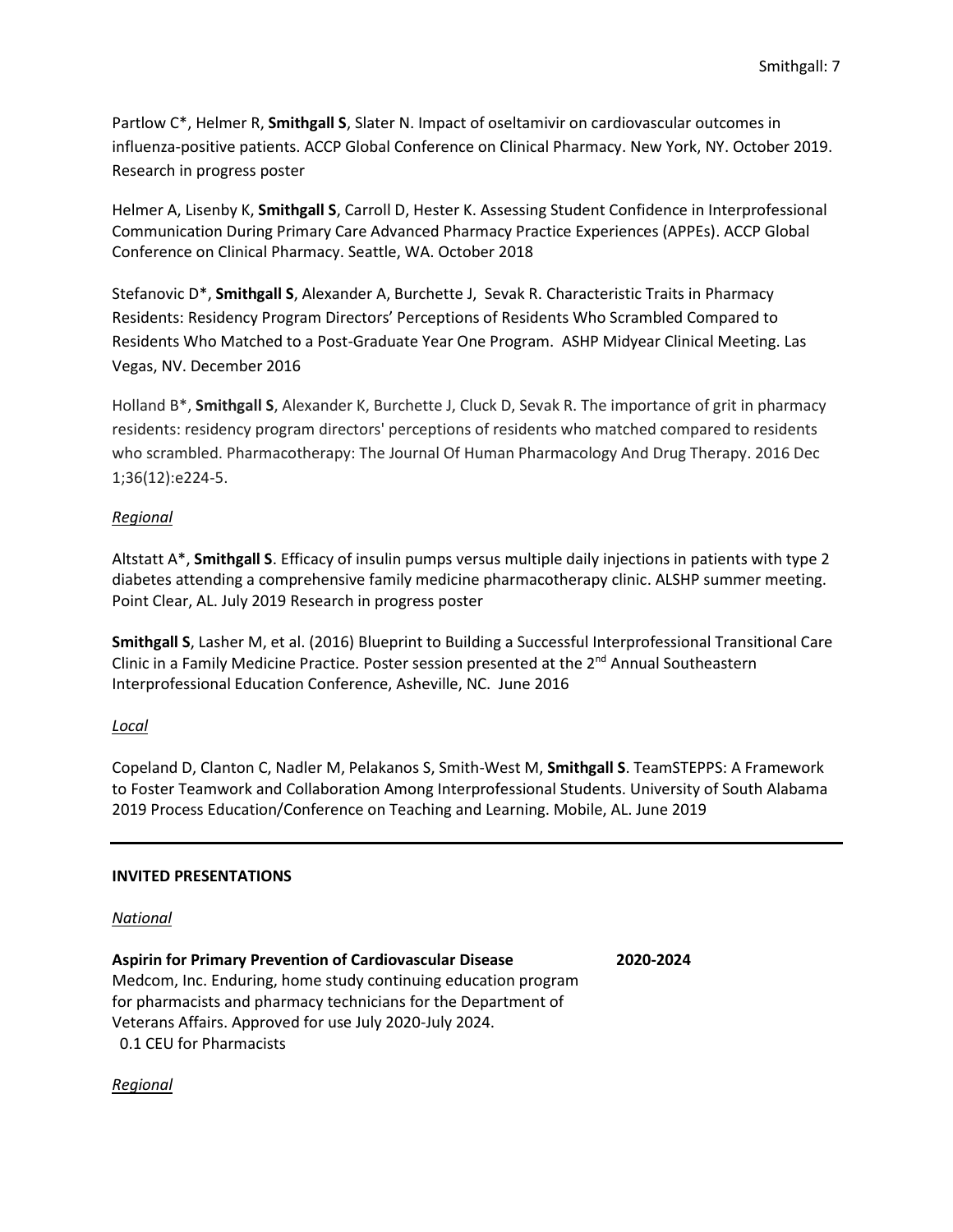| Feel the Burn! Repping the Right Reflux Medications<br><b>ALSHP Webinar</b><br>0.1 CEU ACPE accredited presentation                                                                                                                                                             | <b>July 2021</b>     |
|---------------------------------------------------------------------------------------------------------------------------------------------------------------------------------------------------------------------------------------------------------------------------------|----------------------|
| Will an aspirin a day keep the doctor away? Evaluating<br>appropriateness of aspirin for primary prevention of<br>cardiovascular disease<br>AUHSOP Consultant Certification and Geriatric Pharmacotherapy<br>ACPE accredited presentation<br>0.1 CEU for Consultant Pharmacists | <b>July 2020</b>     |
| Supplementing an Experienced Life. Benefits of dietary<br>supplements in an older adult<br>AUHSOP Consultant Certification and Geriatric Pharmacotherapy<br>ACPE accredited presentation<br>0.1 CEU for Consultant Pharmacists                                                  | <b>July 2020</b>     |
| Treating Acid Reflux in our Aging Population: An Evidence-based<br>Review of Gastroesophageal Reflux Disease (GERD) in the Elderly<br>AUHSOP Consultant Certification and Geriatric Pharmacotherapy<br>ACPE accredited presentation<br>0.1 CEU for Consultant Pharmacists       | <b>July 2018</b>     |
| <b>Syllabus and Setting Expectation</b><br>Resident teaching and learning certificate program lecture<br>Presented total of 2 times<br>60 minutes                                                                                                                               | January 2018-present |
| <b>Pharmacists in Transitions of Care: We Can All Make a Difference</b><br>Sean Smithgall, PharmD, BCACP; Kenda Germain, PharmD, BCPS;<br>David A. South, PharmD, MS, BCPS; Joshua Settle, PharmD<br>ALSHP Annual Clinical Meeting 2017<br>0.1 CEU ACPE accredited presentation | September 2017       |
| <u>Local</u>                                                                                                                                                                                                                                                                    |                      |
| Transitions of Care: How to begin and where should we place<br>Our efforts.<br>Bay Area Hospital Pharmacy Society<br><b>Thomas Medical Center Classroom</b><br>Daphne, AL<br>ACPE accredited presentation<br>0.1 CEU Technicians and Pharmacists                                | <b>April 2018</b>    |
| <b>Diabetes Lunch and Learn</b><br><b>Symbol Health Solutions</b><br><b>Festival Center</b><br>Mobile, AL                                                                                                                                                                       | November 2016        |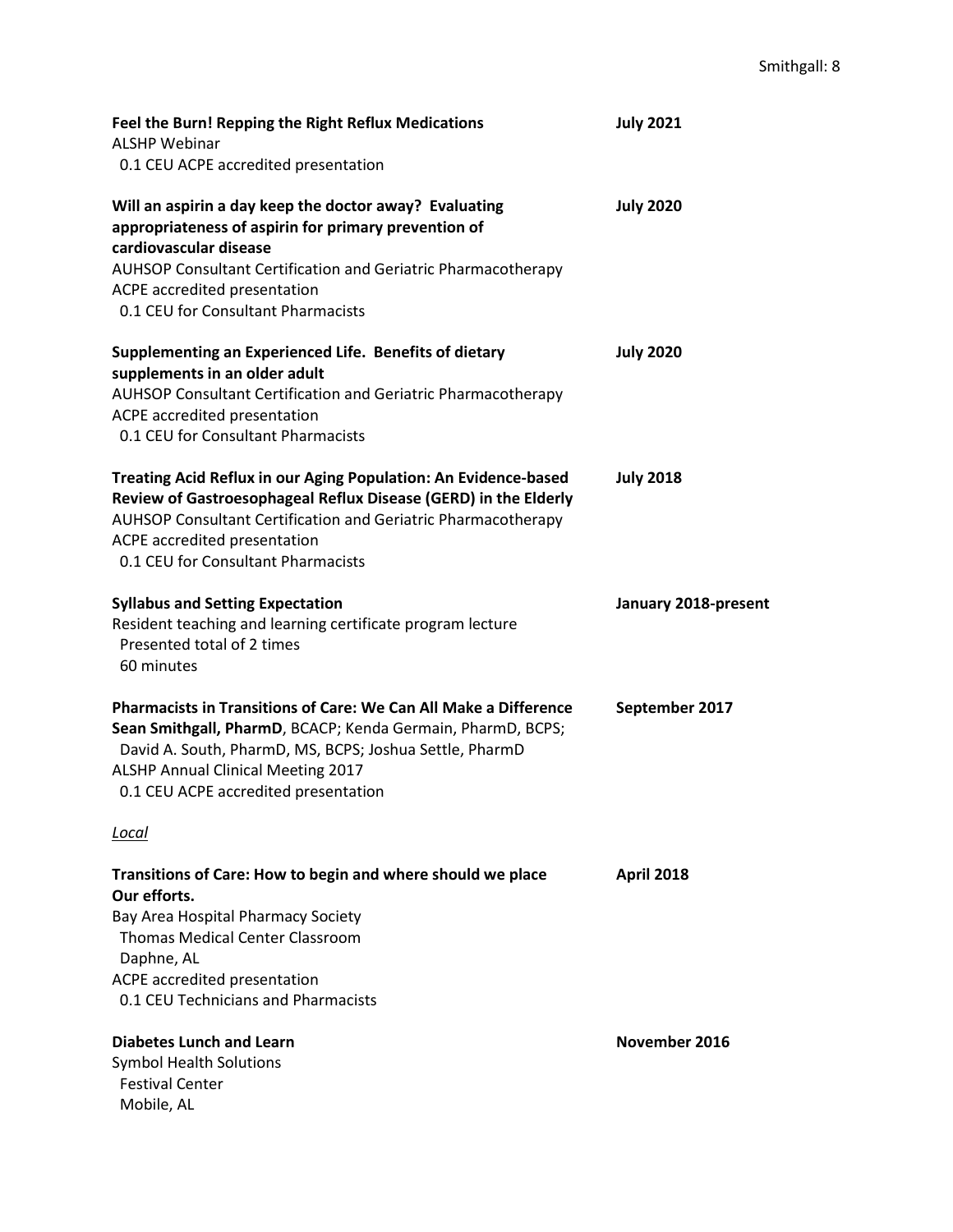| <b>First in Class Medications of 2015</b><br><b>Tennessee Pharmacists Association East Tennessee</b><br>ACPE accredited CE presentation<br>0.1 CEU for pharmacists and technicians                    | November 2015     |
|-------------------------------------------------------------------------------------------------------------------------------------------------------------------------------------------------------|-------------------|
| An Update in COPD<br>Pharm Fresh, multidiscipline education session<br><b>Geisinger Medical Center</b><br>Danville, PA 17822<br>ACPE accredited CE presentation<br>0.1 CEU for Consultant Pharmacists | <b>March 2015</b> |
| <b>Practice Site Annual Presentations</b>                                                                                                                                                             |                   |
| <b>Pharmacy Pearls</b><br>USA Family Medicine Clinic Noon Conference<br>1 hour                                                                                                                        | 2021              |
| <b>Aspirin for Primary Prevention</b><br>USA Family Medicine Clinic Noon Conference<br>1 hour                                                                                                         | 2021              |
| <b>Information Mastery</b><br>USA Family Medicine Clinic Noon Conference<br>1 hour                                                                                                                    | 2021              |
| <b>Psych 101</b><br>Annual USA Family Medicine Clinic Noon Conference<br>1 hour                                                                                                                       | 2018-present      |
| <b>Asthma Treatment</b><br>Annual USA Family Medicine Clinic Noon Conference<br>1 hour                                                                                                                | 2018-present      |
| <b>Pain Management</b><br>Annual USA Family Medicine Clinic Noon Conference<br>1 hour                                                                                                                 | 2018-2020         |
| <b>Antibiotic Stewardship</b><br>USA Family Medicine Clinic Noon Conference<br>1 hour                                                                                                                 | 2017-2020         |
| <b>Medication Errors</b><br>Annual USA Family Medicine Clinic Noon Conference<br>1 hour                                                                                                               | 2017-2020         |
| <b>Herbal Supplements</b>                                                                                                                                                                             | 2017-2020         |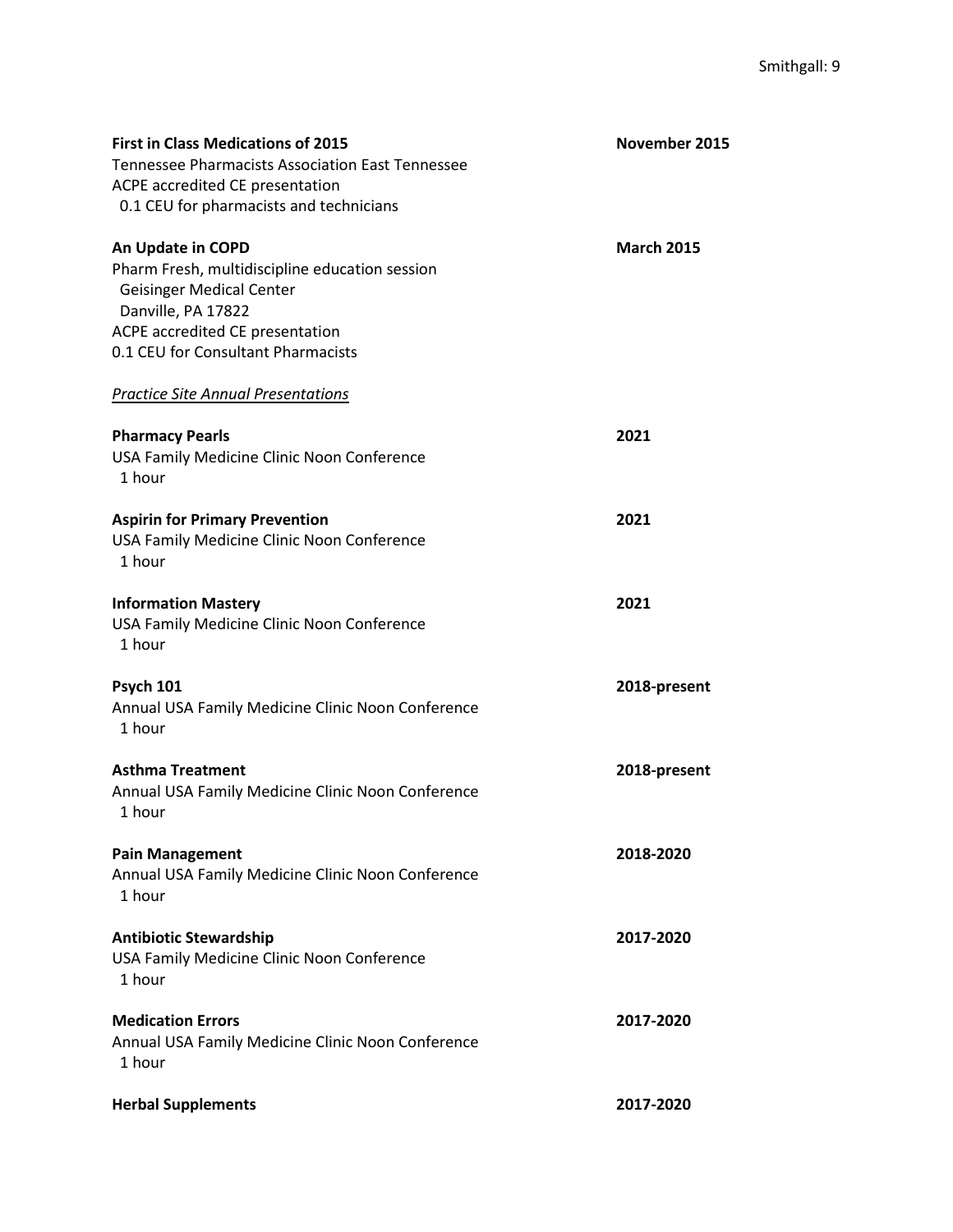USA Family Medicine Clinic Noon Conference 1 hour

**Insulin Pumps 2018** USA Family Medicine Clinic Noon Conference 1 hour

#### **SUBMITTED PRESENTATIONS**

#### *National*

**Smithgall S**, Steuber T, Tibb J. From Couch to PGY1: Experiences and Innovations in Residency Preparatory Courses. AACP Annual Meeting, July 2020. Occurred Virtually. 1.0 CEU for Pharmacists

Smith MB, **Smithgall S**, Pelekanos S. Conducting a CoNCERT: A Patient-Learner-Centered Approach to Integrating Interprofessional Education Into Clinical Practice. STFM Conference on Practice and Quality Improvement. December 2019. Phoenix, AZ.

Smith MB, **Smithgall S**, Pelekanos S. Conducting a CoNCERT (Collaborative Need-Centered Education for Relational Team-building): A patient- and learner-centered process model approach for integrating interprofessional education into clinical practice. The Nexus Summit. August 2019. Minneapolis, MN. 1.0 CEU for ACCME, ACPE, ANCC, ASWB

#### **FUNDING & AWARDS**

#### *Intramural*

**Smithgall S.** Let's Talk About It! Enhancing Learner Experience **\$1,594.28** Through Educational Podcasts. The Daniel F. Breeden Endowed Grant Program. December 2019.

#### **HONORS & RECOGNITION**

*Local*

**2021 – HSOP Faculty Recognition Program – Collaboration and Integration**; Recognizes faculty members for contributions to the Practice Ready Curriculum in three domains. This specific award recognizes a collaborative teaching experience developed and delivered with a member of our Pharmacy Practice faculty. The topic was telehealth.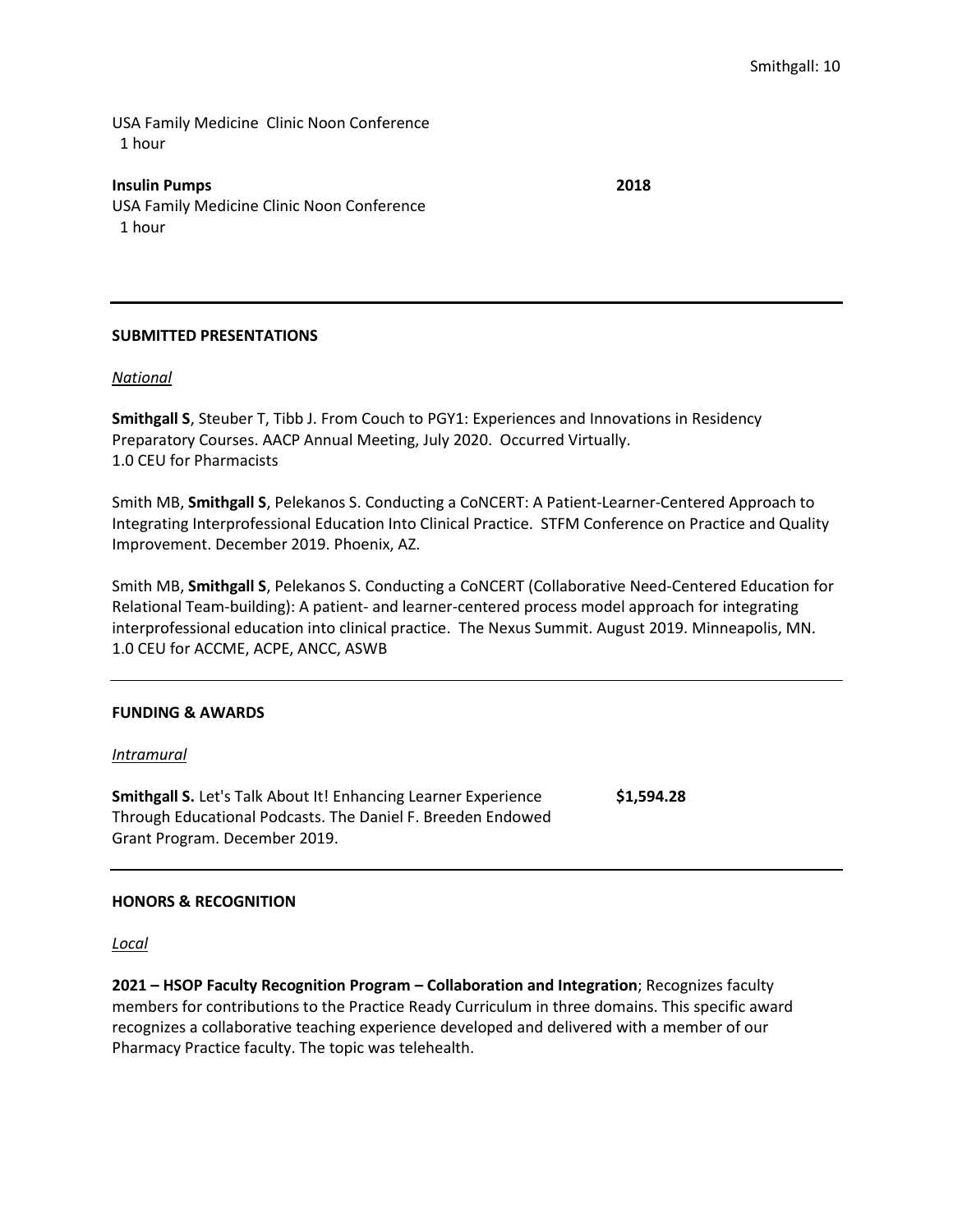**2021 – HSOP Faculty Recognition Program – Innovation**; Recognizes faculty members for contributions to the Practice Ready Curriculum in three domains. This specific award recognizes integration of innovated teaching practices within the curriculum and was awarded for development of innovative case vignettes and role playing scenarios in the ILE3 GERD unit.

#### **CONSULTING**

Sanofi: Southeast Diabetes Pharmacy Virtual Regional Consultant Panel **2021** 

#### **MEMBERSHIPS**

| Alabama Society of Health-System Pharmacists (ALSHP)                                                                                         | 2017-present  |
|----------------------------------------------------------------------------------------------------------------------------------------------|---------------|
| <b>MEMBERSHIPS</b>                                                                                                                           |               |
| Alabama Society of Health-System Pharmacists (ALSHP)                                                                                         | 2017-present  |
| American Association of Colleges of Pharmacy (AACP)<br>*See Service for list of Sections/SIGs/Communities*                                   | 2016-present  |
| <b>American College of Clinical Pharmacy (ACCP)</b><br><b>Full Member</b><br><b>Ambulatory Care Practice Research Network</b><br>CV reviewer | 2016-present  |
| <b>American Society of Health-System Pharmacists (ASHP)</b>                                                                                  | 2012-2017     |
| Kappa Psi, Epsilon Zeta Chapter<br>East Tennessee State University College of Pharmacy                                                       | <b>Alumni</b> |
| Pi Kappa Phi, Iota Theta Chapter Founding Father<br><b>Tennessee Technological University</b>                                                | <b>Alumni</b> |

#### **SERVICE**

## *American Association of Colleges of Pharmacy (AACP)*

| <b>Pharmacy Practice Section</b>      |           |
|---------------------------------------|-----------|
| <b>Strategic Planning Committee</b>   | 2021-2023 |
| <b>Faculty Development Committee</b>  | 2017-2019 |
| <b>Experiential Education Section</b> |           |
| <b>Resolutions Committee</b>          | 2017-2020 |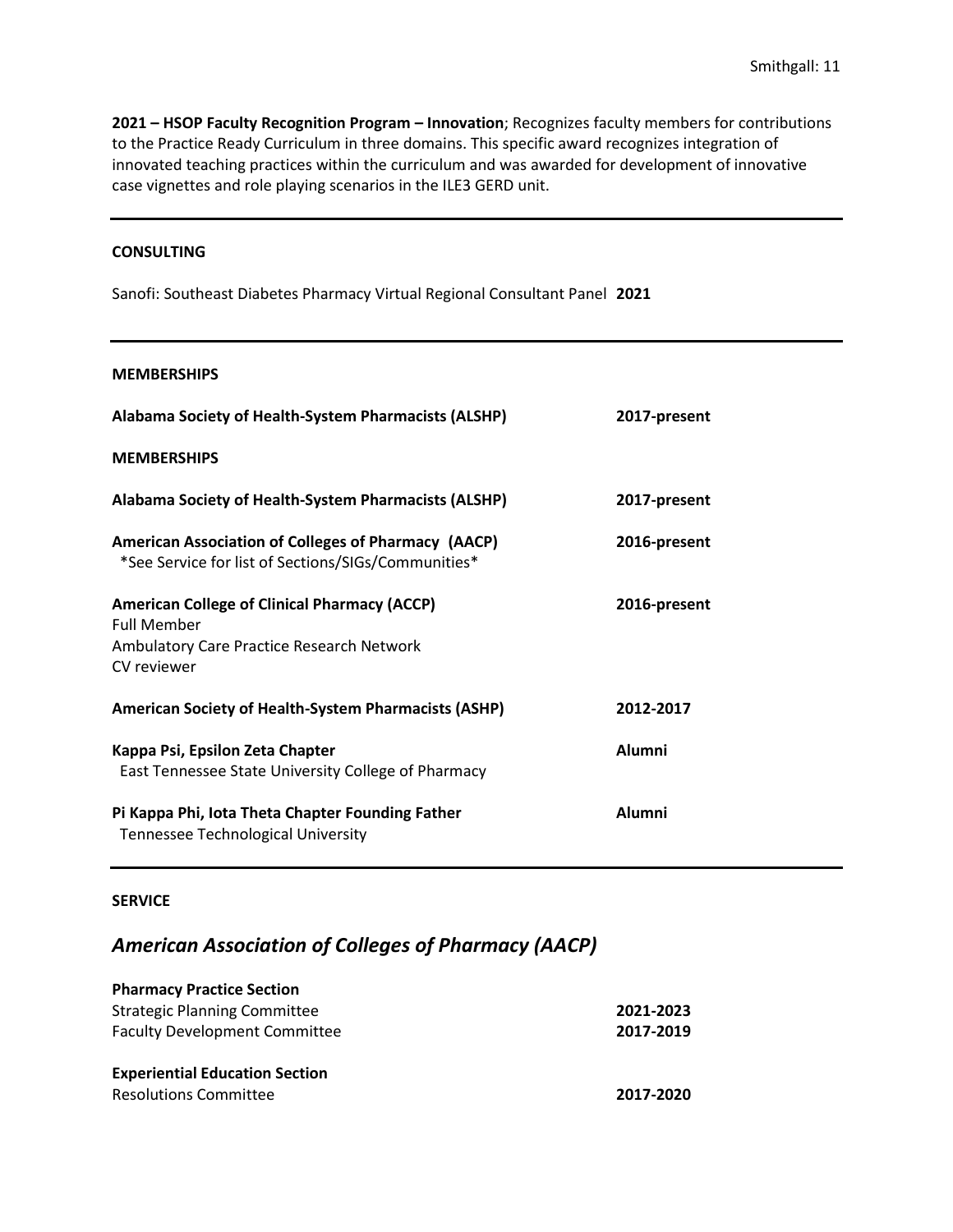| <b>Special Interest Groups (SIGs):</b><br>Geriatric Pharmacy<br><b>Public Health</b><br>Caring for the Underserved Committee<br>Self-Care Therapeutics & Nonprescription Medicine | 2017-present<br>2017-present<br>2021-present<br>2017-present |
|-----------------------------------------------------------------------------------------------------------------------------------------------------------------------------------|--------------------------------------------------------------|
| <b>Communities:</b><br><b>Interprofessional Education Community</b><br><b>Council of Faculty Junior Faculty Community</b>                                                         | 2017-present<br>2017-present                                 |
| <b>American College of Clinical Pharmacy (ACCP)</b>                                                                                                                               |                                                              |
| <b>Health Equity Practice Research Network</b><br><b>Sustainability Committee</b><br>Chair                                                                                        | 2021-present<br>2021-present<br>2021-present                 |
| <b>Ambulatory Care Practice Research Network</b><br>Membership Committee<br>Academy Certificate Sub-committee member<br>Innovation grant reviewer                                 | 2018-present                                                 |
| <b>Networking Committee</b>                                                                                                                                                       | 2017-2018                                                    |
| <b>Scholarship of Teaching and Learning Grant Reviewer</b>                                                                                                                        | 2019                                                         |
| <b>Clinical Practice Affairs Committee B</b><br>Developing White Paper on high impact transitions of care                                                                         | 2018-2019                                                    |
| <b>ACCP-SCCP Student Chapter Award Reviewer</b>                                                                                                                                   | 2018                                                         |

# *Alabama Society of Health-System Pharmacists (ALSHP)*

| <b>Programming Review Committee</b>       | 2020-present |
|-------------------------------------------|--------------|
| <b>Networking Committee</b>               | 2020-present |
| <b>New Practitioners Committee</b>        | 2018-present |
| <b>Practice Advancement Committee</b>     | 2018-2020    |
| <b>Programming Committee</b>              | 2018-2020    |
| <b>Research and Scholarship Committee</b> | 2018-2020    |

*University of South Alabama Health System*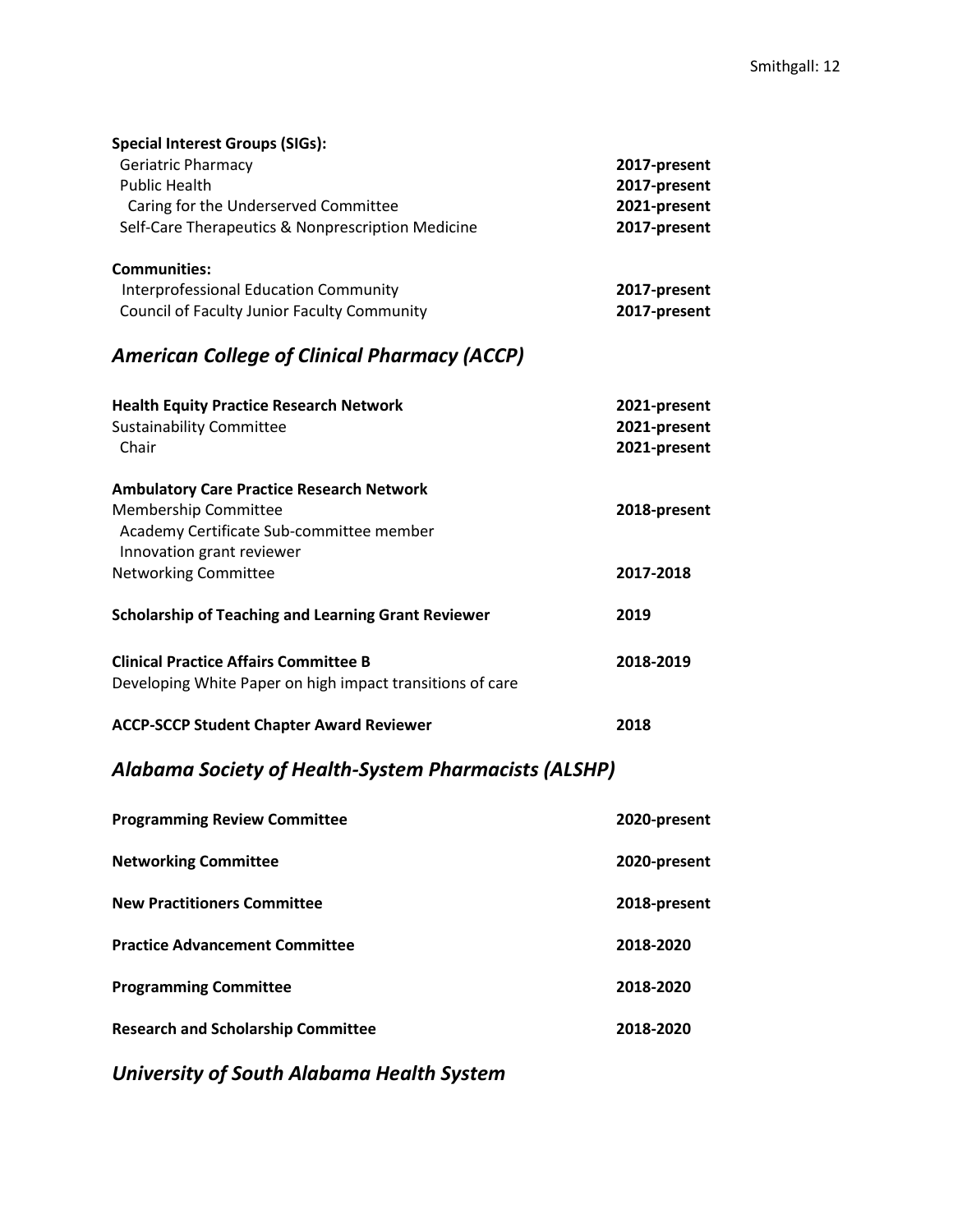|  | <b>Residency Advisory Committee</b> |
|--|-------------------------------------|
|  | $DCVA = A B CVA IICA$               |

**Residency Advisory Committee 2020-present**

PGY1 and PGY2 USA residency programs

# *Auburn University Harrison College of Pharmacy*

| <b>Interprofessional Education Collaborative (IPEC)</b>                                                                    | 2017-present               |
|----------------------------------------------------------------------------------------------------------------------------|----------------------------|
| Chair, Strategic Initiatives and Education Committee                                                                       | 2019-present               |
|                                                                                                                            |                            |
| <b>Honors and Awards Committee</b>                                                                                         | 2020-present               |
|                                                                                                                            |                            |
| <b>Professional Affairs Learning Community</b>                                                                             | 2019-present               |
| Interprofessional education and co-curricular                                                                              |                            |
|                                                                                                                            |                            |
| <b>Academic Mentor</b>                                                                                                     | 2017-present               |
|                                                                                                                            |                            |
| <b>National Community Pharmacists Association (NCPA) Advisor</b><br>Auburn University Harrison College of Pharmacy Chapter | 2016-present               |
|                                                                                                                            |                            |
| <b>Committee for Academic Requirements and Professionalism (CARP)</b>                                                      | January 2017-December 2019 |
| Chair of academic mentoring guidelines sub-committee                                                                       |                            |
|                                                                                                                            |                            |
| <b>Admissions Committee</b>                                                                                                | August 2016-December 2016  |
|                                                                                                                            |                            |
|                                                                                                                            |                            |
|                                                                                                                            |                            |
| <b>COMMUNITY ACTIVITIES</b>                                                                                                |                            |
|                                                                                                                            |                            |
| <b>Baldwin Count Covid-19 Vaccine Clinic</b>                                                                               | <b>March 2021</b>          |
| Prepared and administered vaccines 4-hour clinic                                                                           |                            |
| vaccinating approximately 2000 school teachers and staff                                                                   |                            |
|                                                                                                                            |                            |
| <b>DEA Sponsored Drug Take Back Event</b>                                                                                  | <b>Bi-annually</b>         |
| In association with the Mobile County Sheriff's Office                                                                     |                            |
|                                                                                                                            |                            |
| <b>Ozanam Charitable Pharmacy Health Fair</b>                                                                              | November 2016              |
| Faculty advisor to pharmacy students                                                                                       |                            |
|                                                                                                                            |                            |
| <b>Northeast TN Regional Medical Reserve Corps</b><br>Tennessee Volunteer Mobilizer                                        | <b>June 2016</b>           |
|                                                                                                                            |                            |
| Disaster relief training exercise for area hospitals                                                                       |                            |
| <b>Sycamore Shoals Hospital</b><br>Elizabethton, TN                                                                        |                            |

**MISCELLANEOUS**

**Cerner EHR Trained**